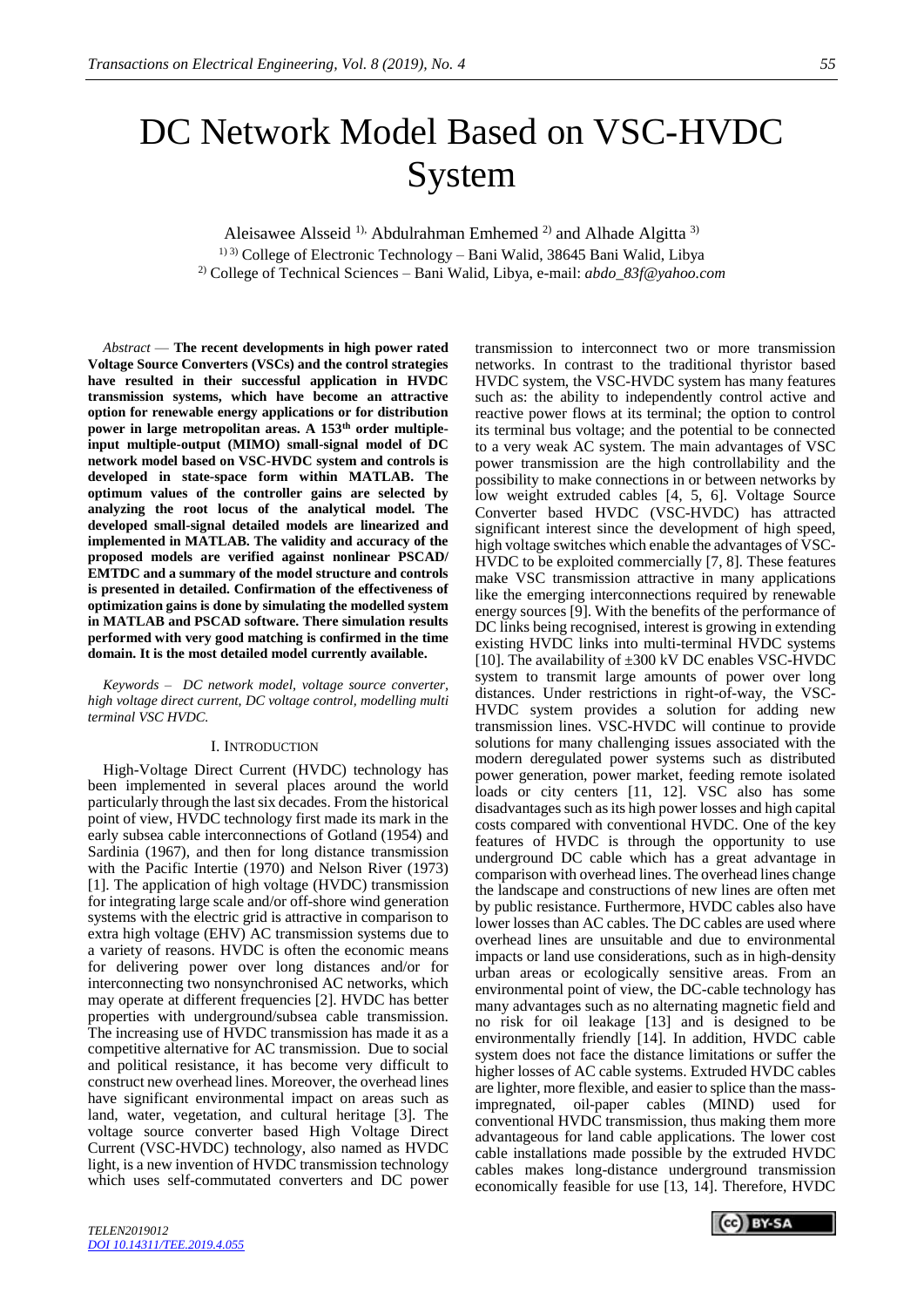systems increase the transmission capacity and system stability very efficiently and assist in prevention of cascading disturbances [15]. A multi-terminal HVDC transmission (M-HVDC-VSC) is an HVDC system with more than two converter stations. M-VSC-HVDC has the possibility of being an attractive alternative to AC transmission in city centers where underground cable transmission is preferred for safety and environmental reasons [16]. The M-VSC-HVDC system can be used for wind power integration [17], for urban area interconnection

[18], the location and isolation of DC faults [19], and for power quality enhancement [20] are reported in the literature. A multiterminal VSC-HVDC system is economically competitive and technically practicable thereby increasing the scope of application of HVDC 1inks. The M-HVDC-VSC transmission is more complex than two terminal HVDC transmission systems. In particular, the control system is more complicated. The central cause of difficulty in modelling of M-VSC-HVDC systems can be review as: Higher order system, Discontinuous and nonlinear nature of signal transfer through converters, Complexity of interaction equations between AC and DC variables, and Frequency conversion through AC-DC converters. However, such studies have been limited and further researches are required to fully exploit M-VSC-HVDC system capability. This paper presents a detailed analytical model for a multiterminal HVDC and uses this model to study system control under a range of operating conditions. A d-axis current control and a DC voltage droop control are implemented in the M-VSC-HVDC control system. The dynamics of the system are investigated and compared when the two different schemes are used. The detailed small-signal model of DC network model based on VSC-HVDC system and main control strategies is described and developed in MATLAB. A five terminal M-VSC-HVDC was modeled in PSCAD and its operation was investigation. Results obtained from simulation study on an M-VSC-HVDC test system using PSCAD /EMTDC are presented to verify the theoretical analytical model and the proposed control strategies. The M-VSC-HVDC systems in this research are based exclusively on voltage source converters. The model consists of five converters (VSC1- VSC5) systems, two sending AC systems (main grid), and three equivalent receiving AC systems. The detail model of the studied network is shown in Fig. 1 in Appendix.

Three terminals (T2, T3, and T4) are connected to different points in the receiving AC grid (large city). Each system has it is own equivalent impedance and Short-Circuit-Ratio. A Δ-Y transformer is connected with its corresponding impedance to each terminal. Terminal T2 is linked with terminal T1 by DC cable at length of 300 km the later is connected to receiving end AC2 system. Similarly, terminal T4 is tied with terminal T5 by DC cable at length of 200 km then connected to receiving end AC3 system. To ensure security of supply and reliability the voltage-source converter at terminal T3 is arranged in a ring and connected by a DC cable with (T2, T3) at length of 60 km and 40 km and (T5-T1) at length of 200 km. VSC multi-terminal HVDC (M-VSC-HVDC) systems, which consist of more than two voltage source converter stations connected together through DC cable to form a DC ring, can increase the flexibility and reliability of transmission systems. In such kind of configuration the faulted section can be isolated from the rest of network without disconnected any converter station. Therefore, power

## II. VSC-HVDC CONVERTER CONTROL

The control strategy of the VSC-HVDC is based upon a simplified mathematical model of the converter connected to the system as depicted in Fig. 2 in Appendix. An extended Park's transformation [21, 22] is used to transform the electrical variables from the *abc* reference frame into a synchronous rotating *dq* reference frame. The advantage of this transformation is that the controllable electrical variables are now DC values. This feature is useful for design, analysis, and for decoupled control of the two AC *dq* current components. The balanced three-phase system can be transformed into synchronously-rotating orthogonal system by applying Park's transformation. The d-axis of the AC current component contributes to the instantaneous active power  $P(t)$  and the q-axis is always in quadrature with it, and represents the instantaneous reactive power  $Q(t)$ . The overall test system of the VSC-HVDC converter control, using PID control method is depicted in Fig. 2 Appendix. For a multiterminal M-VSC-HVDC one converter is usually used to control the DC voltage. Terminal one (VSCT1) it has the role of providing controlled DC voltage [23, 24], the other terminals control their DC current/power [25]. The proposed control strategy consists of an outer control loops and an inner current control loops. Two inner fast proportional-integrator differential (PID) controllers ensure that the converter currents are bounded under all conditions. In the inner current control loops decoupled current compensation and voltage feed-forward compensation is adopted. The outer controllers include the DC voltage controller, the AC voltage controller and the DC current/power controller. Proportional-Integrator (PI) regulators are implemented in all these outer controllers to eliminate the steady state errors and generate a reference value for the inner. The choice among these different kinds of controllers to provide the reference values of the converter current will depend on the application. The output of the control system  $(M_{T1d}, M_{T1d})$ , after transformation, into magnitude  $(M_m)$  and phase shift  $(M_{\varphi})$  represent the reference voltages for the pulse-width modulation (PWM). The phase looked loop is used to synchronised the converter firing angles with the AC system. PLL is currently in use in HVDC schemes worldwide and the latest type of PLL is D-Q-Z. The derivation of the PLL linearized model is obtained from [26].

#### *A.AC Voltage Control*

The equations describing the AC circuit linking the VSCT1 and ACT1-M stated in a *dq* reference frame synchronously rotating with the PCC AC voltage vector (*VACT1*) are:

$$
L_{ACT1} \frac{d}{dt} i_{ACT1d} = -v_{AT1Cd} - R_{T1} i_{AT1d} + \omega L_{T1} i_{ACT1q} + \frac{1}{2} m_{T1d} v_{DC}
$$
 (1)

$$
L_{ACT1} \frac{d}{dt} i_{ACT1q} = -v_{ACT1q} - R_{T1} i_{ACT1q} + \omega L_{T1} i_{ACT1d} + \frac{1}{2} m_{T1q} v_{DC}
$$
 (2)

$$
P_{ACT1} = \frac{3}{2} \left( v_{ACT1d} i_{ACT1d} + v_{ACT1q} i_{ACT1q} \right)
$$
  
\n
$$
Q_{ACT1} = \frac{3}{2} \left( v_{ACT1q} i_{ACT1d} - v_{ACT1d} i_{ACT1q} \right)
$$
\n(3)

**CC** BY-SA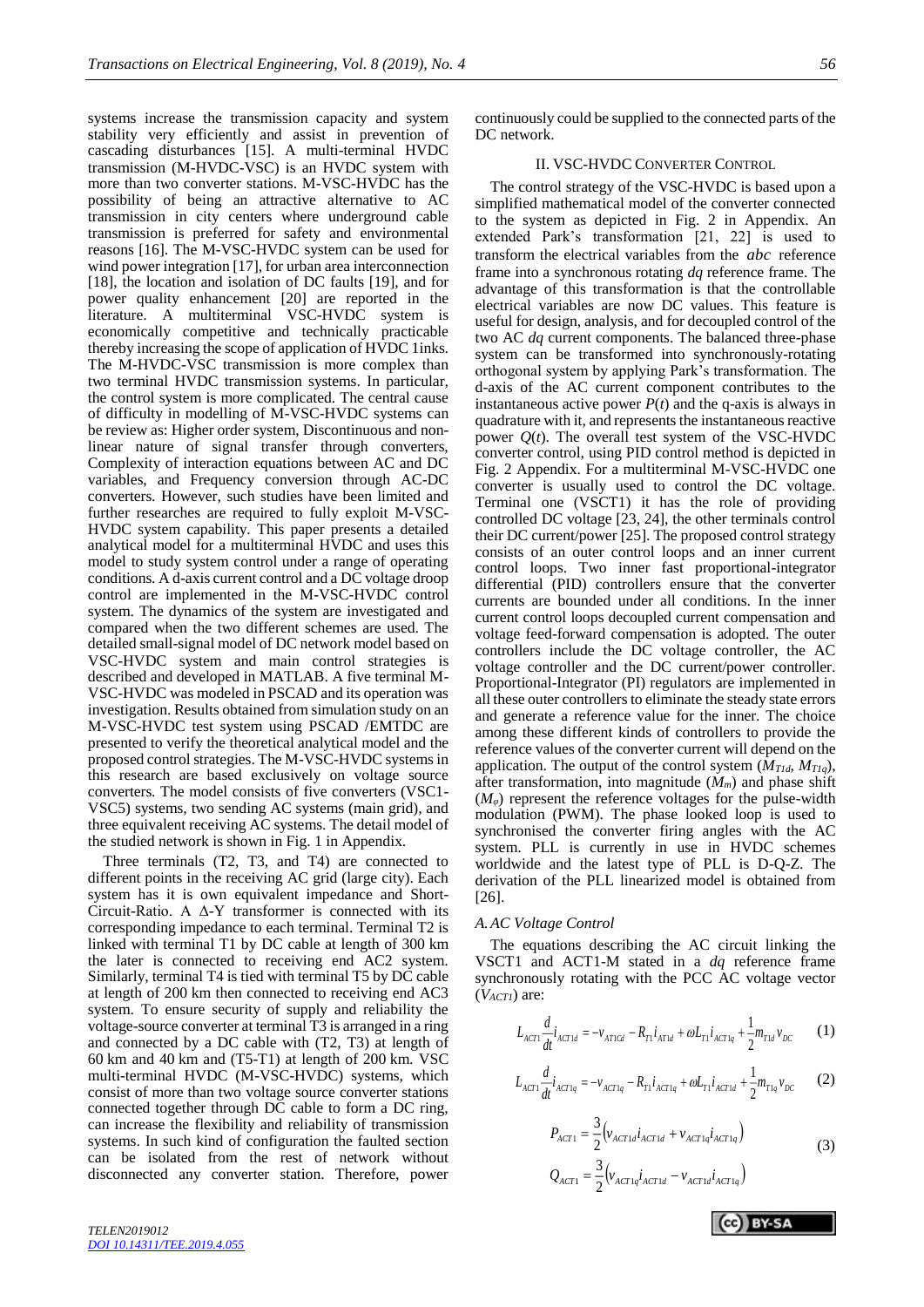where  $v_{DC}$  is the DC voltage at VSCT1,  $R_{T1}$  represents converter losses, *LT*<sup>1</sup> is transformer leakage inductance,  $i_{\text{ACT1d}}$ , and  $i_{\text{ACT1d}}$  are AC *dq* current components at ACT1-M,  $\omega$  is the frequency of the AC system and  $P_{ACT1}/Q_{ACT1}$  is the active and reactive power at the PCC bus. The VSCT1 reference frame is orientated with the *VACT*<sup>1</sup> voltage vector employing a Phase Locked Loop, such that  $v_{\text{ACT1}q} = 0$ , and  $v_{ACT1d} = |V_{ACT1}|$ . Accordingly, the active and reactive power is controlled by independently controlling the AC current vector components using modulation control signals (*MT*1*d*,  $M_{T1q}$ ).

#### *B.DC Voltage Control*

In a VSC based HVDC system, the function of the DC voltage controller is to generate a DC voltage reference of the DC network and controlling the DC voltage to ensure that the power balance is satisfied. The DC voltage controllers adopt PI control to regulate the DC voltage. The output of DC voltage control is the active current (*iACT*1*dref*).

#### *C.Converter Model*

Linking between DC and AC voltages is achieved with the following linearised fundamental converter equations either at VSCT1 or VSCT2 [27]:

$$
\Delta V_{ACT1d} = \frac{1}{2} \stackrel{0}{M}_{T1d} \Delta v_{DCT1} + \frac{1}{2} \stackrel{0}{v}_{DCR} \Delta M_{T1d} \tag{4}
$$

$$
\Delta V_{ACT1q} = \frac{1}{2} \stackrel{0}{M}_{T1q} \Delta v_{DCT1} + \frac{1}{2} \stackrel{0}{v}_{DCT1} \Delta M_{T1q} \tag{5}
$$

Linking between AC and DC converter currents is similarly achieved by combining fundamental converter voltage equations, with AC/DC power balance equations, giving:

$$
\Delta I_{DCT1} = -\frac{3}{4} \frac{1}{C_{DCT1}} \int_{ACT1d}^{0} \Delta M_{T1_d} - \frac{3}{4} \frac{1}{C_{DCT1}} \int_{ACT1q}^{0} \Delta M_{T1q} - \frac{3}{4} \frac{1}{C_{DCT1}} \int_{ACT1q}^{0} \Delta M_{T1q} - \frac{3}{4} \frac{1}{C_{DCT1}} \int_{ACT1q}^{0} \Delta T_{P1q} \Delta T_{ACT1q}
$$
 (6)

#### III. ANALYTICAL MODEL STRUCTURE

A 153rd order multiple-input multiple-output (MIMO) small-signal model of the VSC-M-HVDC system and controls Fig. 3 Appendix is developed in state-space form within MATLAB. It consists of the following three interlinked sub-system state-space models; *AC system model terminal one* (6<sup>th</sup> order), *DC system model* including (DC-cable, Control system, and PLL models), (123rd order) and *AC system model terminal two* (6<sup>th</sup> order). The two terminal VSC-HVDC model which includes AC models (ACT2 and ACT1), DC model and control configurations and the dynamics of the PLL are depicted in Fig. 3 Appendix in the form of block diagrams in order to highlight the interaction between subsystems. It shows the input signals that are entering into the DC model in addition to the output signal that is transferred into AC systems from the DC system model. The coupling between the respective sub-systems is achieved using selected variables, with *d* and *q* denoting the respective vector components. The input and output variables of the sub-systems are conditioned using linking matrices (**L***DCT*1, **L***DCT*2, **P***ACT*1, **P***ACT*2) that are developed using converter fundamental frequency modeling equations  $(4)$ – $(6)$  [27]. Additional coupling matrices provide the measured and reference variables

required by the respective controllers. The state-space model of VSC-HVDC is written in standard matrix form as:

$$
\begin{aligned} \n\dot{\mathbf{x}}_s &= \mathbf{A}_s x_s + \mathbf{B}_{ref} u_{ref} \\ \n\dot{\mathbf{Y}}_s &= \mathbf{C}_s x_s + \mathbf{D}_{ref} u_{ref} \n\end{aligned} \tag{7}
$$

where the system matrix  $(A_s)$  incorporates the subsystem and linking matrices, and the input/output vectors  $(\mathbf{u}_{ref} / \mathbf{Y}_{ref})$  are:

$$
\mathbf{x}_{s} = \begin{bmatrix}\nA_{DCT2} & B_{DCT2}P_{ACT1}C_{ACT2dq} & B_{DCT1}P_{ACT2}C_{ACT1dq} \\
B_{ACT2}L_{DCT2}C_{DCT2} & A_{ACdqT2} & 0 \\
B_{ACT1}L_{DCT1}C_{DCT1} & 0 & A_{ACdqT1}\n\end{bmatrix}
$$
\n
$$
\mathbf{u}_{ref} = \begin{bmatrix}\nV_{DCT2ref} \\
V_{ACT2ref} \\
V_{ACT1ref} \\
V_{DCT2ref} \\
I_{DCT2ref}\n\end{bmatrix}, \text{ and } \mathbf{Y}_{s} = \begin{bmatrix}\nV_{ACT2} \\
V_{DCT2} \\
V_{ACT1} \\
V_{DCT2}\n\end{bmatrix}
$$
\n(9)

## IV. CONTROLLER OPTIMIZATION

#### *A.The Inner Fast Control Loops*

The fastest current controllers can be designed using the differential equations for the converter in the d-q reference frame. The closed loop transfer function of the inner control loop can be derived. The resultant feedback loop is compared with the standard second order system. Using (1), and assuming fast DC voltage control ( $V_{DC} = const$ ), we derive the control signal *MdT*<sup>1</sup> to include the PID control signal  $M<sub>dT1</sub>$ and decoupling compensation as:

$$
M_{dT1} = 2 \frac{\left(M_{dT1}^* - \omega L_{T1} I_{ACT1q}\right)}{v_{DC}}
$$
(10)

Substitution of (10) into (1) and re-arranging gives:

$$
\frac{I_{ACT1d}}{M_{dT1}} = \frac{1}{R_{T1} + L_{T1} s} = \frac{k_1}{1 + T1s}
$$
(11)

where  $k_1 = 1/R_{T1}$  and  $T_1 = L_{T1}/R_{T1}$ . Consequently, a proportional gain  $(K_p)$ , integral gain  $(K_i)$ , and differential gain  $(K_d$  with time constant  $T_d$ ) controller combines in a feedback loop to give a second-order system:

$$
\frac{i_{ACT1d}}{i_{ACref1d}} = \frac{(K_p T_d s + k_d) s + k_p}{L_{T1} T_d s^2 + (L_{Md} + L_{LS} + K_p T_d + k_d) s + k_p}
$$
(12)

Considering desired speed of response around 50 ms, and damping ratio  $\zeta = 0.7$ , the parameters  $K_p$ ,  $T_d$  and  $k_d$  can be computed. A small integral gain  $K_i$  is also included to eliminate steady-state error caused by non-zero stator resistance  $R_{T1}$ . The *q*-axis controller is designed in same manner using (2). The final controller gains are given in the Appendix.

#### *B.The Outer Controllers*

The response of the system depends upon the interaction of the outer loop controllers with the subsystems so the PI controller parameters cannot be calculated on their own. The model has four outer-loop controllers that monitor the following variables  $(V_{ACT1}, V_{DCT1}, V_{ACT2}, \text{and } I_{DCT2})$ . Identification of optimum PI zero location for outer-loop controllers is carried out using the root locus technique with the MATLAB model, where the location of the real poles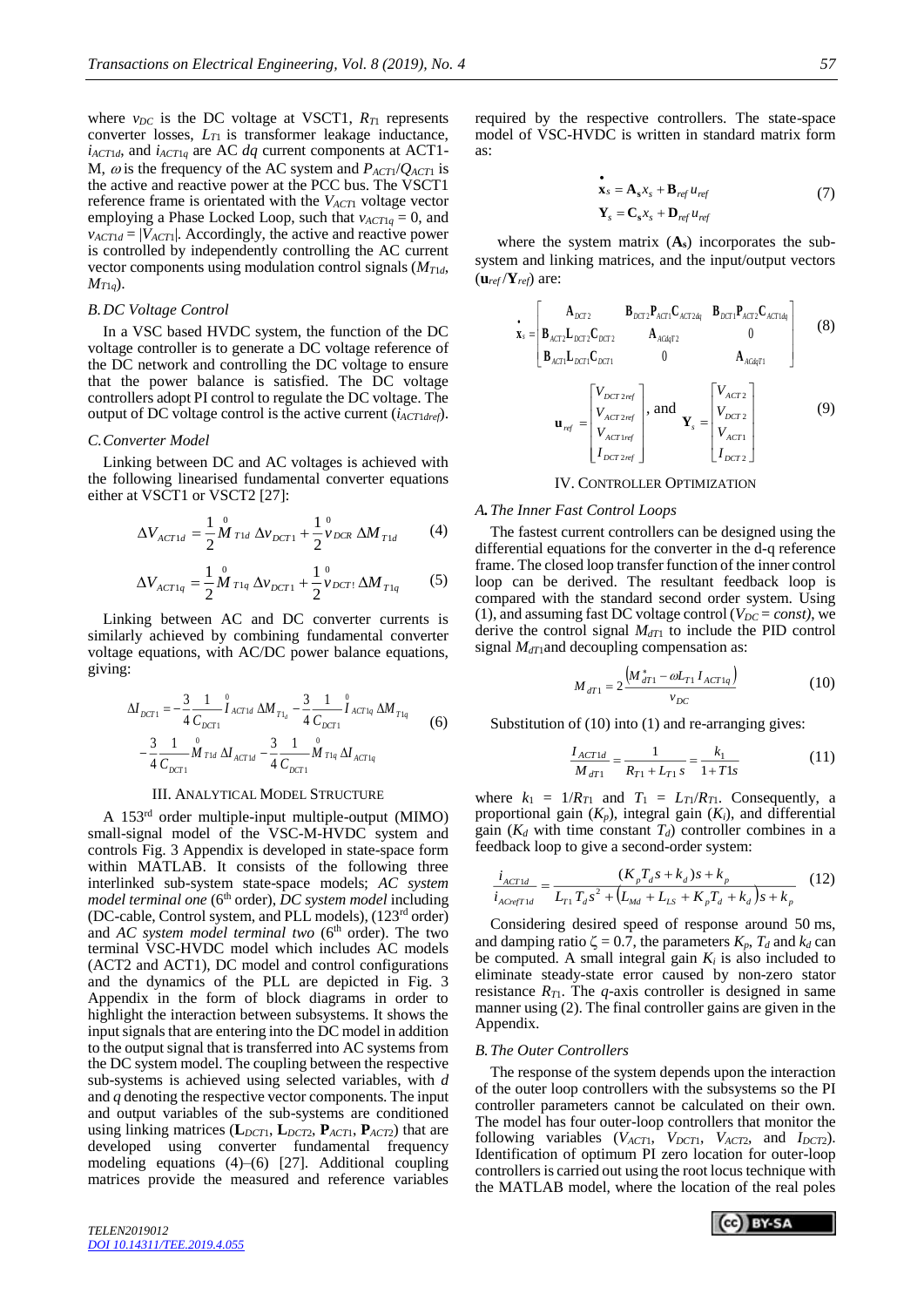and the damping of the complex poles of the modelled system can be specified. In order to identify the optimized gains three designated zero locations are chosen and their influence on system behavior is investigated. Confirmation of the effectiveness of optimization gains is done by simulating the modelled system in MATLAB and PSCAD.

#### *C.Design of PI Controller*

There are two parameters for each outer-control-loop Proportional gain  $K_p$  and integral gain  $K_i$  that can be specified for a desired performance.

$$
G_{PI}(s) = K_o(K_p + K_i / s)
$$
 (13)

Or, equivalently,

$$
G_{PI}(s) = K_o K_p \frac{s + K_i / K_o K_p}{s} = K_o K_p \frac{s + z}{s}
$$
 (14)

where the zero  $z = -K_i/K_oK_p$  which represent the controller zero and  $K<sub>o</sub>$  is the open-loop gain.

The problem of tuning the controller parameters for a specific desired performance can be described as follows: find out the gains  $K_o$ ,  $K_p$  and place the zero such that the modelled system satisfies the required performance criteria. The explanation to this task can be established with the aim of the root-locus technique and by using the participation factor. Initially, there are four outer loop controllers that monitor the following variables (*VACT*1, *VDCT*1, *VACT*2, and *I*<sub>*DCT2</sub>*) at both terminals sending and receiving ends.</sub>

The design procedure is iterative; therefore the locus in one diagram is dependent on the previous selection in the other loops. To achieve a satisfactory performance of designed controller for both schemes, the zero location for each individual sub-system is investigated for three different values. After the identification of zero location of the modeled system, the performance of the developed controllers can be investigated in the time-domain. The zero is firstly located close to the dominant real pole and then the gain is varied using root locus.



Fig. 4. DC voltage control PI gain  $(K_{PdcT1}, K_{IDCT1})$  optimization  $(SCRT1=10)$ .

Fig. 4a shows the root locus for DC voltage at terminal one, where  $K<sub>o</sub>$  is varied between [0, 0.4] as marked by an asterisk (\*) and diamond  $(\Diamond)$  with fixed nominal system configuration.

The design in Fig. 4a is also iterative, since the locus in one figure is dependent on the prior selections in the other loop. It shown that, as the open-loop gain increase the closed loop poles will get closer to the imaginary axis as presented in Fig. 4a. Therefore, the control system performance will have the worse relative stability margins as the gain increased. A 5% step response is applied on the reference value of  $V_{DCT1}$  in order to evaluate the control system performance as presented in Fig. 4b. Thus, varying *K<sup>o</sup>* with keeping all other parameters constant is causing significant changes in speed and quality of system step response. The best performance is clearly confirmed in time domain response with respect to the selected eigenvalues Fig. 4a. Hence the achieved speed of the response is almost below 50 ms.

## V. MODEL VALIDATION

In order to validate the analytical models against the detailed non-linear PSCAD/EMTDC (PSCAD1) and the simplified non linear PSCAD/EMTDC test system model (PSCAD 2) and to assess their accuracy, their performance is compared by conducting small-signal step tests in the detailed time-domain simulations on each of the analytical model external inputs of both sending and receiving ends. Fig. 5 shows the comparison between the linear smallsignal model and PSCAD models. A set of figures are presented for the applied step input in order to confirm the validity of the modeling system. Fig.  $5a - 5d$  show the response signals of the following variables at VSCT1  $V_{ACT1ref}$ ,  $V_{DC0T1}$ ,  $I_{dT1}$ ,  $I_{qT1}$  whereas Fig. 5e – 5h are illustrating the response signals of the following variables at VSCT2  $V_{AC0T2}$ ,  $I_{DC0T2}$ ,  $I_{dT2}$ ,  $I_{qT2}$  respectively. The detailed PSCAD1 model responses exhibit greater noise content, and there is pronounced non-linear behaviour. The high noise content is attributed to the low switching frequency and also as a significance of the optimized value for the DC capacitors. However with use of the simplified PSCAD model it can be clearly appreciated from Fig. 5 that, despite significant linearization and continuous power converter system modelling, the analytical model demonstrates very good small signal accuracy. The results for a step change in AC *a*) voltage reference  $V_{ACrefT1}$  are shown in Fig. 5a. The behavior of test system where the step change is applied is almost identical for both models. The reaction of the DC voltage to the applied step change is shown in Figure 5b. There is a very good correspondence between the models. The *dq*-axis current components at terminal one are shown in Fig. 5c – 5d. The response matching in those figures were also confirmed and found to be very good agreement. Fig. 5e illustrated the corresponding dynamic interaction on the AC voltage at terminal two *V<sub>ACT2</sub>*. As it is illustrated in Fig. 5f the DC current controller behaves well, tracking the reference with accuracy, very good agreement is achieved. The *dq*-axis current components at terminal two are shown in Fig. 5f and 5h the same conclusion is observed as obtained from Fig. 5c and 5d. Accurate and fast regulation of monitored variables  $V_{ACrefT2}$ ,  $V_{DC0T2}$ ,  $V_{AC0T2}$ , and  $I_{DC0T2}$  is achieved in Fig. 5a, 5b, 5e and 5f respectively and the multivariable properties of the system (control interactions) are also modeled accurately.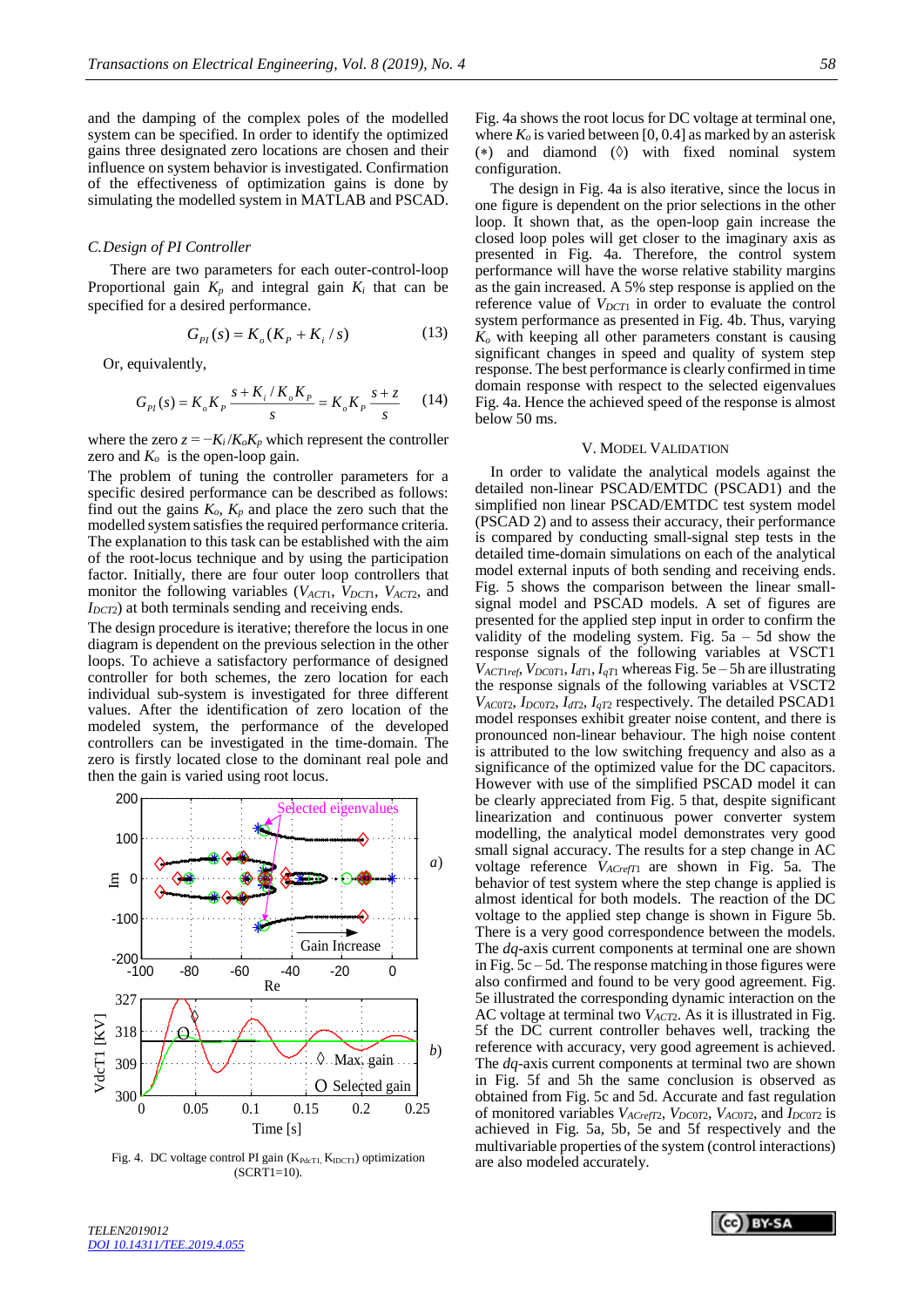

Fig. 5. Analytical model verification strategy 1, following  $a - 10$  % AC voltage reference step change (*VACT*1*ref*): a ) AC voltage (*VACT*1*ref*), b) DC voltage (*VDCT*1), c ) Direct current (*IACT*1*d*),d) Quadrature current (*IACT*1*q*), e ) AC voltage (*VACT*2), f) DC current (*IDCT*2), g ) Direct current (*IACT*2*d*), h) Quadrature current (*IACT*2*q*).

## VI. CONCLUSIONS

A test system of DC grid network is developed in PSCAD. A detailed and accurate analytical model of DC grid is presented in this paper. The dynamic analytical statespace model is built of subsystems to enable model application to a wide range of MIMO system dynamics investigation. The derived detailed models are linearized and implemented in MATLAB. The validity and accuracy of the proposed models are verified against non linear PSCAD simulations, and very good matching is confirmed in the time domain. It is the most detailed model currently available.

#### **ACKNOWLEDGEMENTS**

The author gratefully acknowledge support from professor D. Jovcic, School of Engineering, University of Aberdeen, Aberdeen.UK.

#### **REFERENCES**

- [1] Prabha Kundur, *Power System Stability and Control*. McGraw-Hill, 1994.
- [2] X.-P. Zhang, "Comprehensive modeling of the unified power flow controller for power system control," *Electrical Engineering*, vol. 88, no. 4, pp. 241-246, April 2006.

<https://doi.org/10.1007/s00202-004-0280-0>

- [3] Stijn Cole, Dirk Van, Leonardo Meeus, and Ronnie Belmans, "Technical development of the Future Transmission Grid", in *Power Engineering Society General Meeting*, *2007*. 24-28 June 2007, pp. 1- 6.
- [4] B. Jacobson, Y. J Iang-Hafner, P. Rey, and G. Aspund, "HVDC With Voltage Source Convectors and Extruded Cables for up to ±300 kV and 1000 MW," *B4-105, CIGRE 2006*.
- [5] G. Asplund, K. Eriksson, and H. Jiang, "DC transmission based on voltage source converters," in *Cigre Conference 14-302*, France, 1998.
- [6] N. Flourentzou, V. G. Agelidis, and G. D. Demetriades, "VSC-based HVDC power transmission systems: An overview," *IEEE Trans. Power Electronics*, vol. 24, no. 3, pp. 592-602, 2009. <https://doi.org/10.1109/TPEL.2008.2008441>
- [7] K. Eriksson, "HVDC light and development of voltage source converters," *ABB review*, 2002.
- [8] F. Schettler, H. Huang, and N. Christl, "HVDC transmission using voltage sourced converters – Design and Applications," in *IEEE summer power meeting 2000*, Seattle, July 2000.
- [9] Lars Weimers, "HVDC Light a new technology for a better environment," *IEEE Power Engineering Review*, pp. 19-20, August 1998. <https://doi.org/10.1109/MPER.1998.691411>
- [10]P. C. S. Krishnayya, S. Lefebvre, V. K. Sood, and N. J. Balu, "Simulator study of multiterminal HVDC system with small parallel tap and weak AC systems", *IEEE Trans. on Power Apparatus and Systems*, no. 10, pp 3125-3132, October 1984. <https://doi.org/10.1109/TPAS.1984.318334>
- [11]Mojtaba Noroozian, Abdel-Aty Edrise, David Kidd, and Abrt J.F.Keri, "The Potential Use of Voltage-Sourced Convector-Based Back-to-Back Tie in Load Restorations," *IEEE Trans. On Power Delivery*, vol.18, no.4, pp. 1416-1421, October 2003. <https://doi.org/10.1109/TPWRD.2003.817777>
- [12]K. R. Padiyar, Nagesh Prabhu, "Modeling, Control design and Analysis of VSC based HVDC Transmission Systems", in *International Conference on Power System Technology-POWERCON 2004*, 21-24 November 2004. Singapore, pp.1351- 1355.
- [13]L. Weimers, "New markets need new technology," in *Proc. of 2000 International Conference on Power System Technology*, vol. 2, Perth, Australia, pp. 873-877, December 2000.
- [14]K. Eriksson, "Operational experience of HVDC Light," in *Seventh International Conference on AC-DC Power Transmission*, London, U.K., November 2001. <https://doi.org/10.1049/cp:20010543>
- [15] M. Bahrman and B. Johnson, "The ABCs of HVDC Transmission Technology," *IEEE Power Energy Magazine*, Vol. 5, pp. 32-44, March/April 2007. <https://doi.org/10.1109/MPAE.2007.329194>
- [16]Xiao-Ping Zhang, "Multi-terminal voltage-sourced converter-based HVDC models for power flow analysis," *IEEE Transactions on Power Systems*, vol. 19, issue 4, pp.1877-1884, Nov. 2004. <https://doi.org/10.1109/TPWRS.2004.836250>
- [17]W. Lu and B.-T. Ooi, "Optimal acquisition and aggregation of offshore wind power by multiterminal voltage-source HVDC," *IEEE Trans. Power Delivery*, vol. 18, no. 1, pp. 201-206, January 2003. <https://doi.org/10.1109/TPWRD.2002.803826>
- [18]H. Jiang and A. Ekstrom, "Multiterminal HVDC systems in urban areas of large cities," *IEEE Trans. Power Delivery*, vol. 13, no. 4, pp. 1278-1284, October 1998. <https://doi.org/10.1109/61.714496>
- [19]L. Tang and B. Ooi, "Location and Isolating DC Faults in Multiterminal DC Systems," *IEEE Trans. Power Delivery*, vol. 22, no. 3, pp. 1877-1884, 2007. <https://doi.org/10.1109/TPWRD.2007.899276>
- [20]W. Lu and B. Ooi, "Premium quality power park based on multiterminal HVDC," *IEEE Trans. Power Delivery*, vol. 20, no. 2, pp. 978-983, April 2005. <https://doi.org/10.1109/TPWRD.2004.838633>
- [21]I. Papic, P. Zunko, D. Povh, and M. Weinhold, "Basic control of unified power flow controller," *IEEE Trans. Power System*, vol. 12, pp. 1734-1739, Nov. 1997. <https://doi.org/10.1109/59.627884>
- [22]C. Schauder and M. Mehta, "Vector analysis and control of advanced static VAR compensators," *IEE Proceedings - Generation, Transmission and Distribution*, 140(4), July 1993. <https://doi.org/10.1049/ip-c.1993.0044>
- [23]Weixing Lu and Boon-Teck Ooi, "DC Overvoltage control during loss of converter in multi-terminal voltage-source converter-based HVDC (M-VSC-HVDC)," *IEEE Transactions on Power Delivery*, vol. 18, issue 3, pp.915-920, July 2003. <https://doi.org/10.1109/TPWRD.2003.813888>
- [24]B R Andersen, L Xu, and K T G Wong, "Topologies for VSC transmission," *Seventh International Conference on AC-DC Power Transmission (IEE Conf. Pub. No.485)*. IEE, 2001 London, UK, pp. 298-304. <https://doi.org/10.1049/cp:20010559>

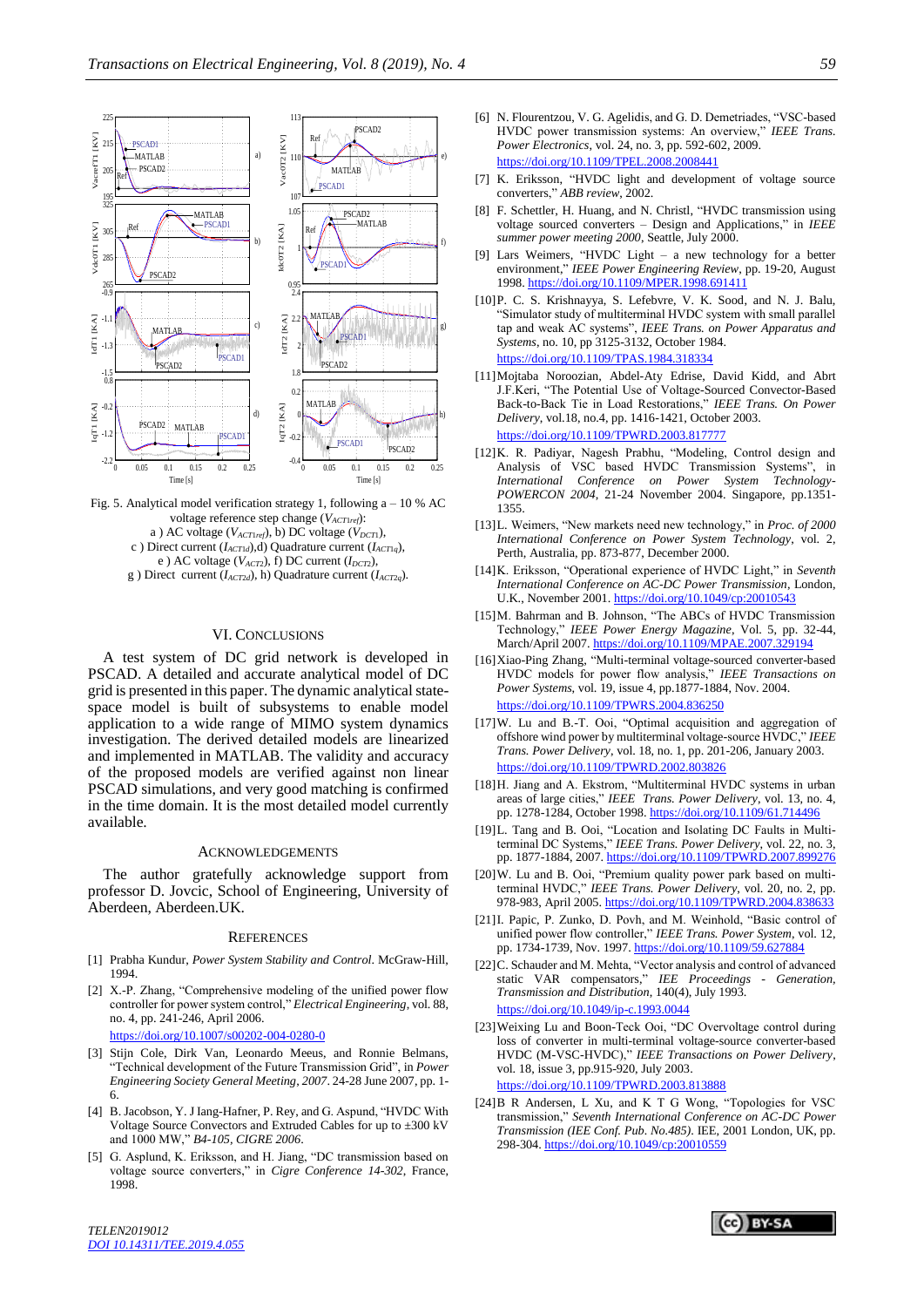- [25]D. Jovcic, "Interconnecting Offshore Wind Farms Using Multiterminal VSC-based HVDC," *IEEE PES general meeting*, Montreal, pp. 1-7, June 2006. <https://doi.org/10.1109/PES.2006.1709326>
- [26]D. Jovcic, *Control of High Voltage DC and Flexible AC Transmission Systems.* PhD Thesis, University of Auckland, New Zealand, December 1999.
- [27]D. Jovcic, N. Pahalawaththa, and M. Zavahir, "Analytical modelling of HVDC-HVAC interactions," *IEEE Trans. Power Del*., vol. 14, no. 2, pp. 506-511, Apr. 1999. <https://doi.org/10.1109/61.754095>



# APPENDIX

Fig. 1. Detailed model of studied network.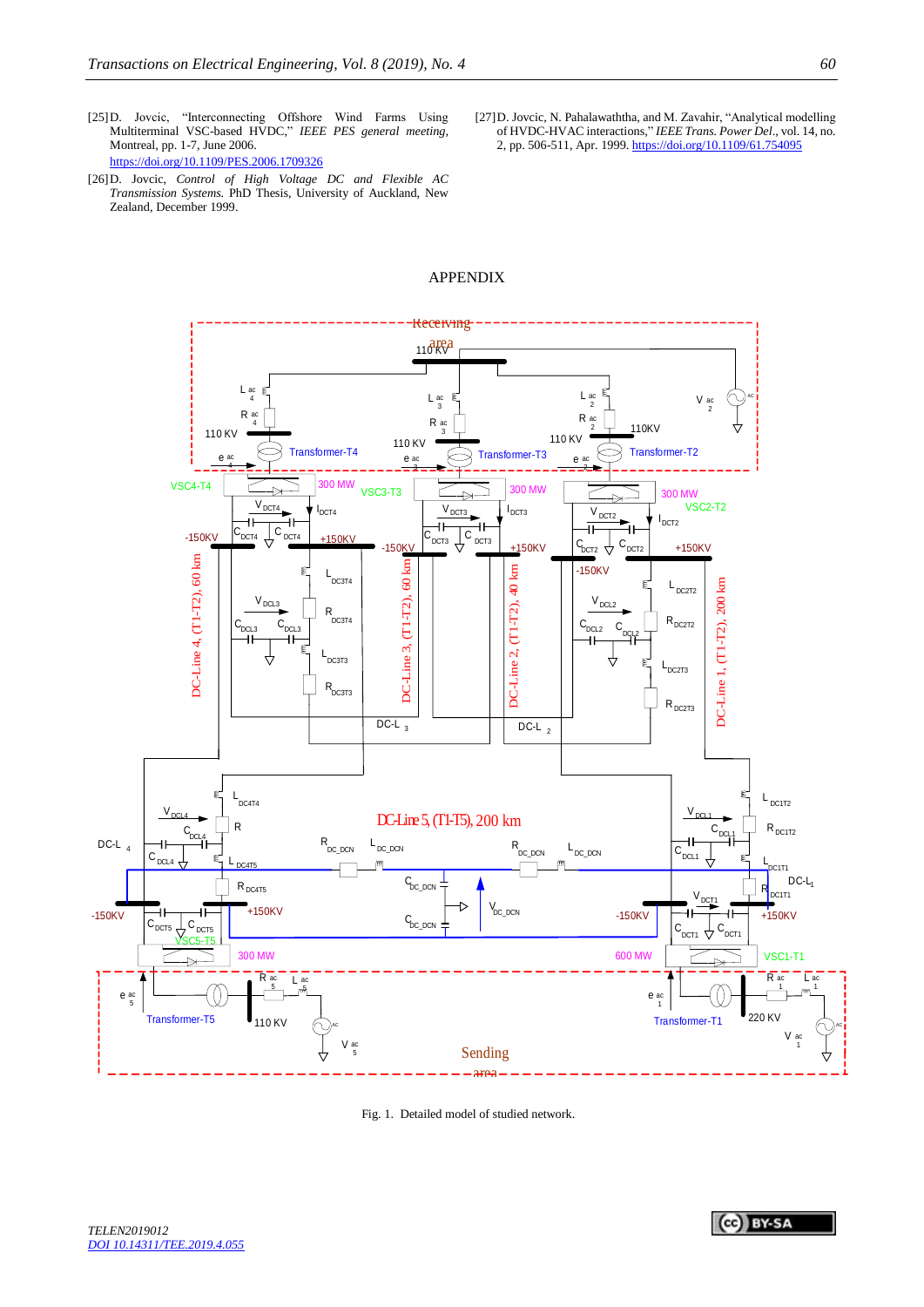

Fig. 2. Diagram circuit and overall control block of two stations of VSC-HVDC model.